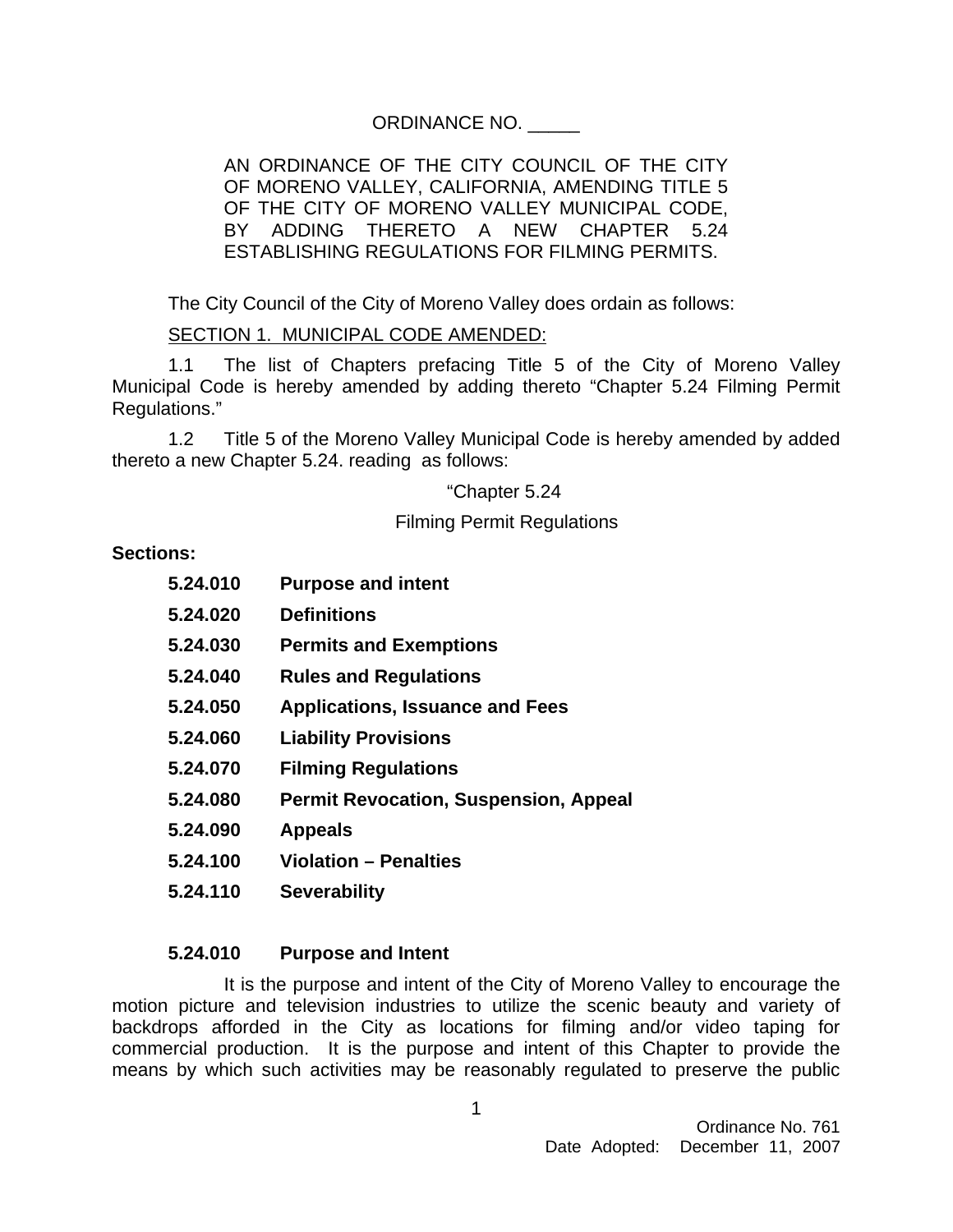health and safety and provide for the protection of property, to not unduly restrict such activities, and to maintain harmonious relations between the community and those engaged in such activities.

## **5.24.020 Definitions**

"Charitable films" shall mean commercials, motion pictures, television, OR videotapes produced by a nonprofit organization, which qualifies under Section 501 (c) (3) of the Internal Revenue Code as charitable organization. No person, directly or indirectly, shall receive a profit from the marketing and production of the film or from showing the films, or tapes.

"City Produced Government Access Films" shall mean motion pictures or programs produced by or in association with the City. No person, directly or indirectly, shall receive a profit from the marketing and production of the film or from showing the films or tapes.

 "Family or personal use filming" shall mean the filming or videotaping of motion pictures solely for private, personal or family use.

"Film" or "filming" or "filming activity" shall mean all activity in preparation of, and attendant to, staging, making, striking, filming or video recording commercial motion pictures, television shows, programs and commercials, including magazines or documentary programs.

"Film Office" shall mean the City Manager's Office.

"Film Permit Coordinator" shall mean the City Manager's designee responsible for routing and processing film permits.

 "News Media" shall mean the photographing, filming or videotaping for the purpose of spontaneous, unplanned television news broadcast or reporting for print media by reporters, photographers or camera operators.

 "Student films" shall mean motion pictures, television programs or commercials produced to satisfy a course or curriculum requirement at an educational institution. The student filmmaker must supply proof that he/she is currently enrolled.

"Studio" shall mean a fixed place of business where filming activities are regularly conducted upon the premises.

### **5.24.030 Permit and Exemptions**

A. Film Permit required: No person shall use any kind of public or private property, facility or residence for the purpose of taking commercial motion pictures or television pictures without first applying for and receiving a film permit from the coordinator designated by the City.

B. Exemptions: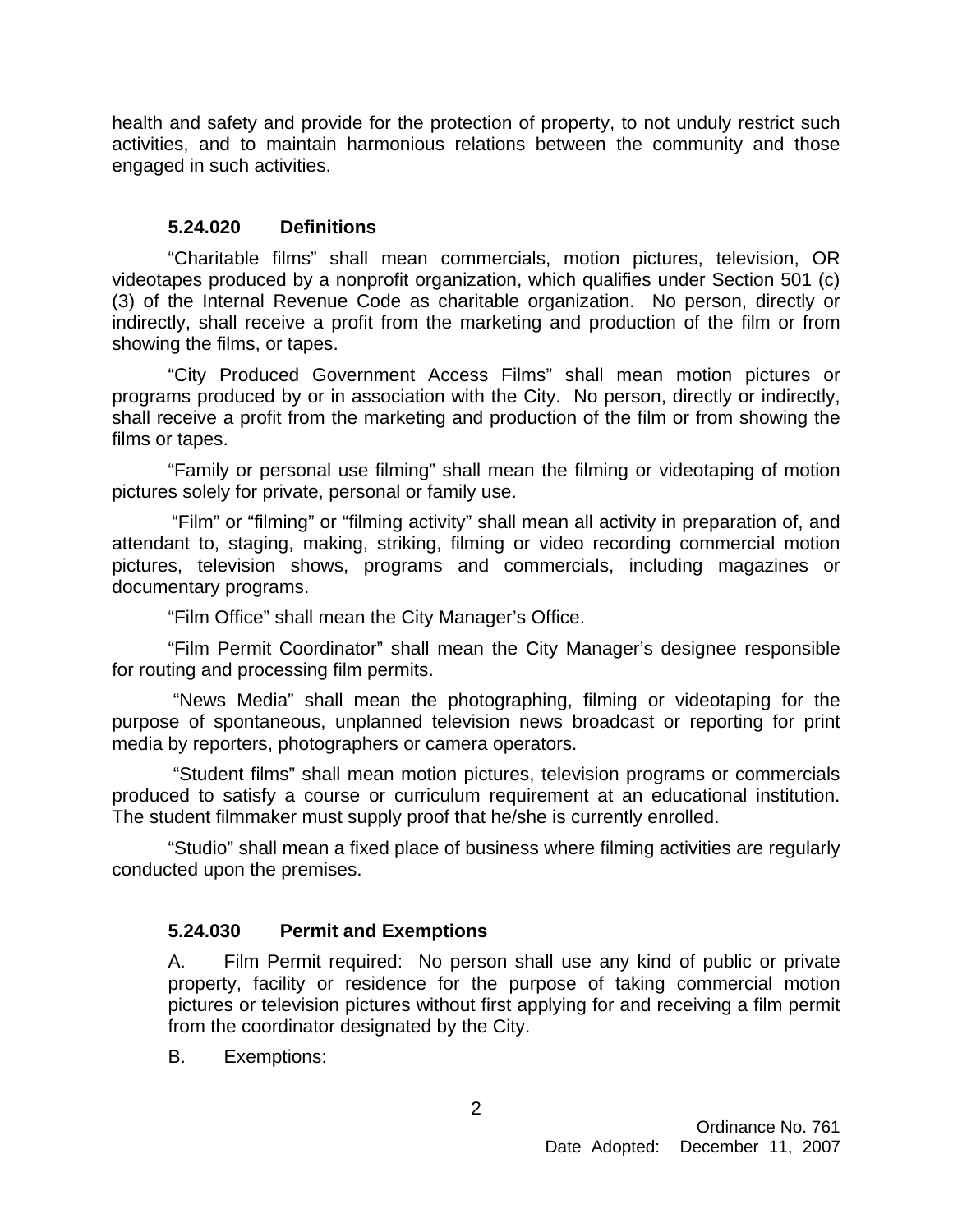- 1. News Media: The provisions of this Chapter shall not apply to or affect reporters, photographers or camera operators in the employ of a newspaper, news service, or similar entity engaged in on-thespot print media, publishing or broadcasting, of news events concerning those persons, scenes or occurrences which are in the news and of general public interest.
- 2. Family or personal use video: The filming or videotaping of motion pictures solely for private-family use.
- 3. Charitable Films: Projects that qualify under Section 501 (c) (3) of the Internal Revenue Code.
- 4. Photographers. This ordinance does not apply to still photography.
- 5. Student Films.
- 6. City Produced Government Access Films.
- 7. Studio Filming: Filming activities conducted at a studio with a current Certificate of Occupancy and Business License.

# **5.24.040 Rules and Regulations**

A. Rules: The City film permit coordinator is hereby authorized and directed to promulgate rules and regulations, subject to approval by resolution of the City Council, governing the form, time and location of any film activity set forth within the City. He/she shall also provide for the issuance of film permits. The rules and regulations shall be based upon the following criteria:

- 1. The health and safety of all persons;
- 2. Avoidance of undue disruption of all persons within the affected area;
- 3. The safety of property within the City; and
- 4. Traffic congestion at particular locations within the City.

B. Change of Date: Upon the request of the applicant, the issuing authority shall have the power, upon a showing of good cause, to change the date for which the film permit has been issued, provided established limitations are complied with in respect to time and location.

# **5.24.050 Applications, Issuance and Fees**

A. Issuing Authority: The issuing authority shall be the City film permit coordinator.

B. Applications: The following information shall be included in the film permit application: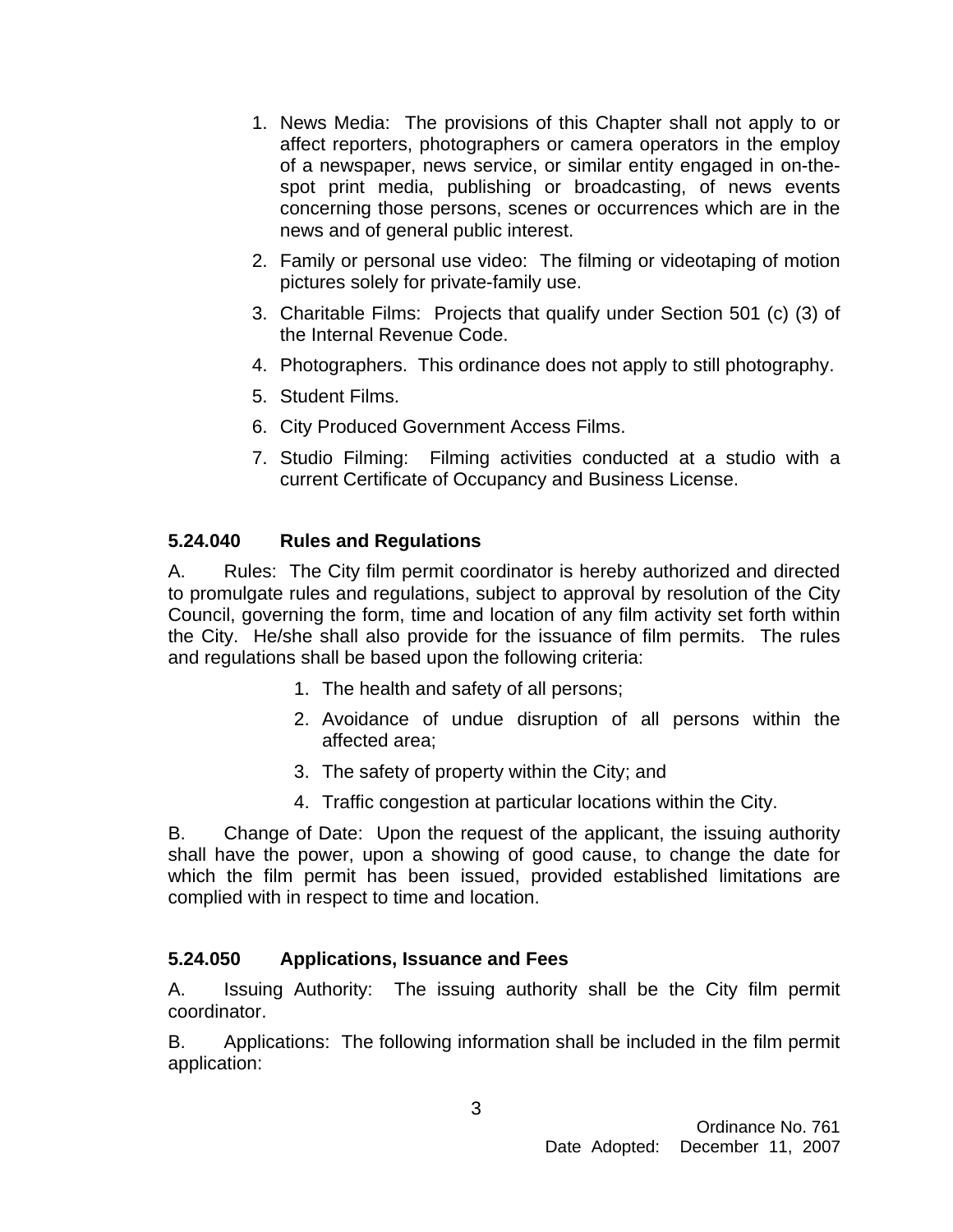- 1. The name of production company, name of the production company owner, the address and telephone number of the place at which the activity is to be conducted;
- 2. The specific location at such address or place;
- 3. The inclusive hours and dates such activity will transpire;
- 4. A general statement of the character or nature of the proposed filming activity;
- 5. The name, address and telephone number of the person or persons in charge of such filming activity;
- 6. The exact number of personnel to be involved;
- 7. Use of any animals or pyrotechnics; and
- 8. The exact amount/type of vehicles/equipment to be involved.

C. Film Permit Application Fee: The applicant shall pay a film permit application fee in the amount established by resolution of the City Council of the City of Moreno Valley. The film permit application fee shall be paid to the City film permit coordinator when the application form is submitted for approval. The film permit application fee is to cover the City's cost of processing a film permit application. There shall be extra costs for other related City services (including, but not limited to, law enforcement, traffic control, fire safety, trash hauling and attorney's fees). No film permit shall be issued to an applicant who owes the City money on a prior permit.

# **5.24.060 Liability Provisions**

A. Liability Insurance: Before a film permit is issued, a certificate of insurance will be required in an amount established by the City's Risk Manager, naming the City of Moreno Valley, the Moreno Valley Community Services District and the Redevelopment Agency of the City of Moreno Valley as a coinsured for protection against claims of third persons for personal injuries, wrongful deaths, and property damage. The City officers and employees shall be named as additional insureds. The certificate shall not be subject to cancellation or modification until after thirty (30) days written notice to the City Manager or his/her designee. A copy of the certificate will remain on file.

B. Worker's Compensation Insurance: An applicant shall conform to all applicable Federal and State requirements for Worker's Compensation Insurance for all persons operating under a film permit.

C. Hold Harmless Agreement: An applicant shall execute a hold harmless agreement as provided by the City prior to the issuance of a film permit under this ordinance.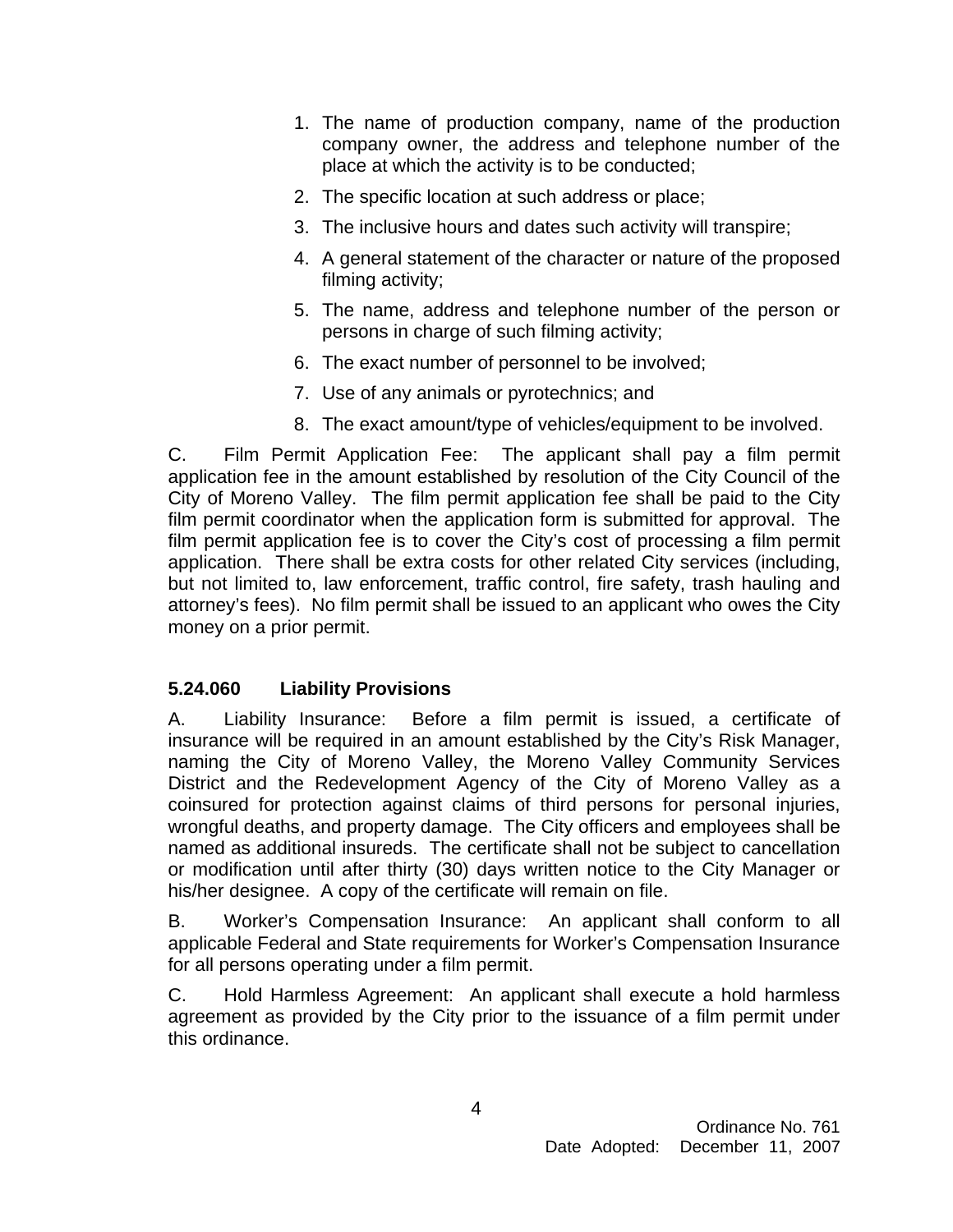D. Performance Deposit: To ensure cleanup and restoration of the site, an applicant may be required to post a refundable deposit, or cash in lieu of bonds (amount to be determined) at the time application is submitted. Upon completion of filming an inspection of the site by the City, the deposit may be returned to the applicant.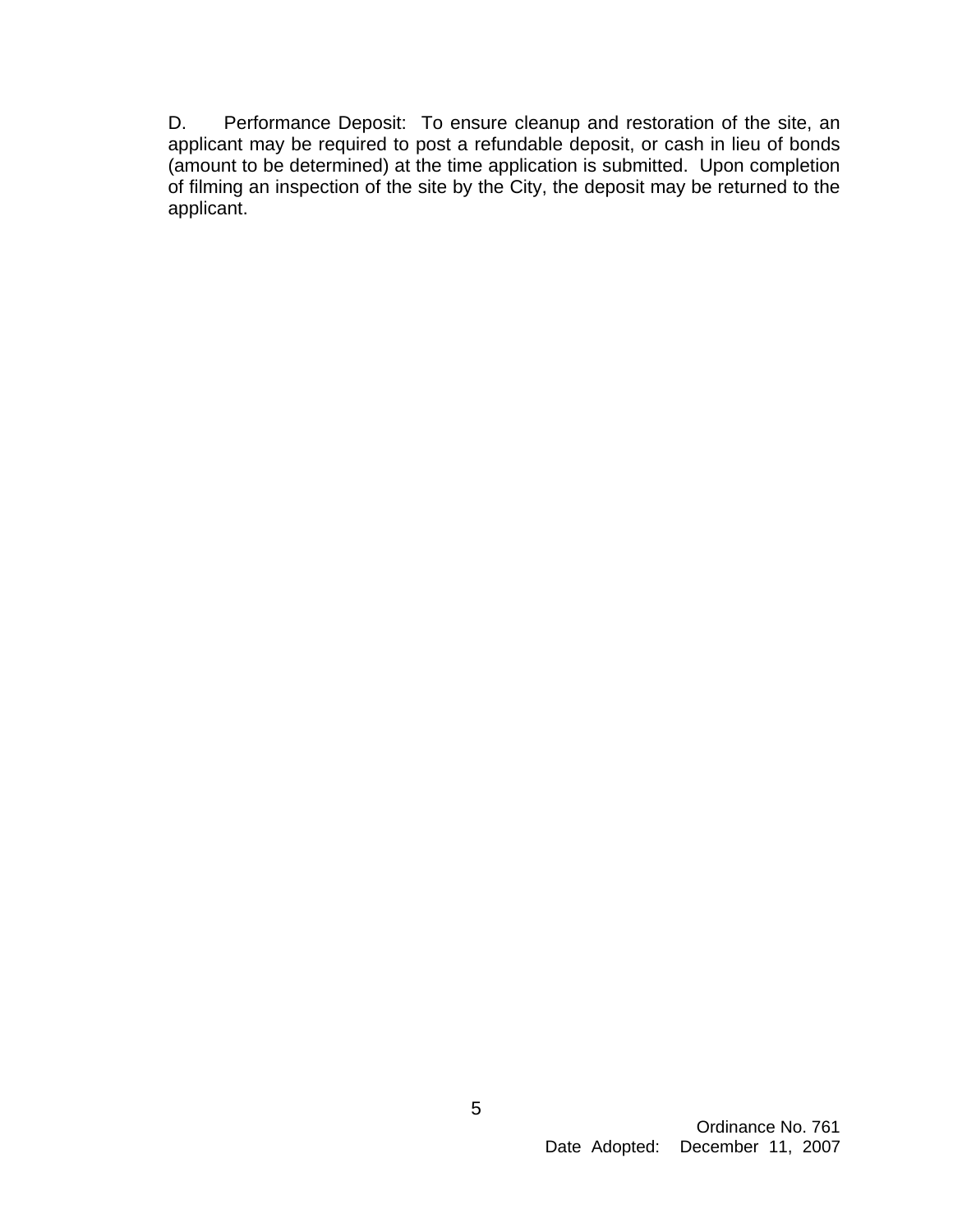# **5.24.070 Filming Regulations**

A. Acknowledgement: The applicant/permittee shall in the credits of the motion picture or television program, acknowledge the production was filmed in the City of Moreno Valley.

B. Advance Notice for Approval: An applicant will be required to submit a film permit application at least three working days prior to the date on which such person desires to conduct an activity for which a film permit is required. If such activity interferes with traffic or involves potential public safety hazards, an application may be required at least five working days in advance.

C. Clean up: The permittee shall conduct operations in an orderly fashion with continuous attention to the storage of equipment not in use and the cleanup of trash and debris. The area used shall be cleaned of trash and debris upon completion of shooting at the scene and restored to the original condition before leaving the site.

D. Filming on Private Property: An applicant is required to obtain the property owner's permission, consent, and/or lease for use of property not owned or controlled by the City.

E. Flood Control: When filming in a flood control channel, an applicant must vacate channel when film permit indicates because of water releases. When filming in or on flood control properties, the appropriate agency must be named as an additional insured.

F. Public Works Department (Roads and Streets): If the applicant must park equipment, trucks, and/or cars in zones that will not allow it, temporary "No Parking" Signs must be posted by the City. The applicant must also obtain permission to string cable across sidewalks, or from generator to service point.

G. Traffic Control: For filming that would impair traffic flow, an applicant must use California Highway Patrol (CHP) or Moreno Valley Police Department personnel and comply with all traffic control requirements deemed necessary.

- 1. An applicant shall furnish and install advance warning signs and any other traffic control devices in conformance with the Manual of Traffic Controls, State of California Department of Transportation. All appropriate safety precautions must be taken.
- 2. Traffic may be restricted to one 12-foot lane of traffic and/or stopped intermittently. The period of time that traffic may be restricted will be determined by the City, based on location.
- 3. Traffic shall not be detoured across a double line without prior approval of the appropriate department representative.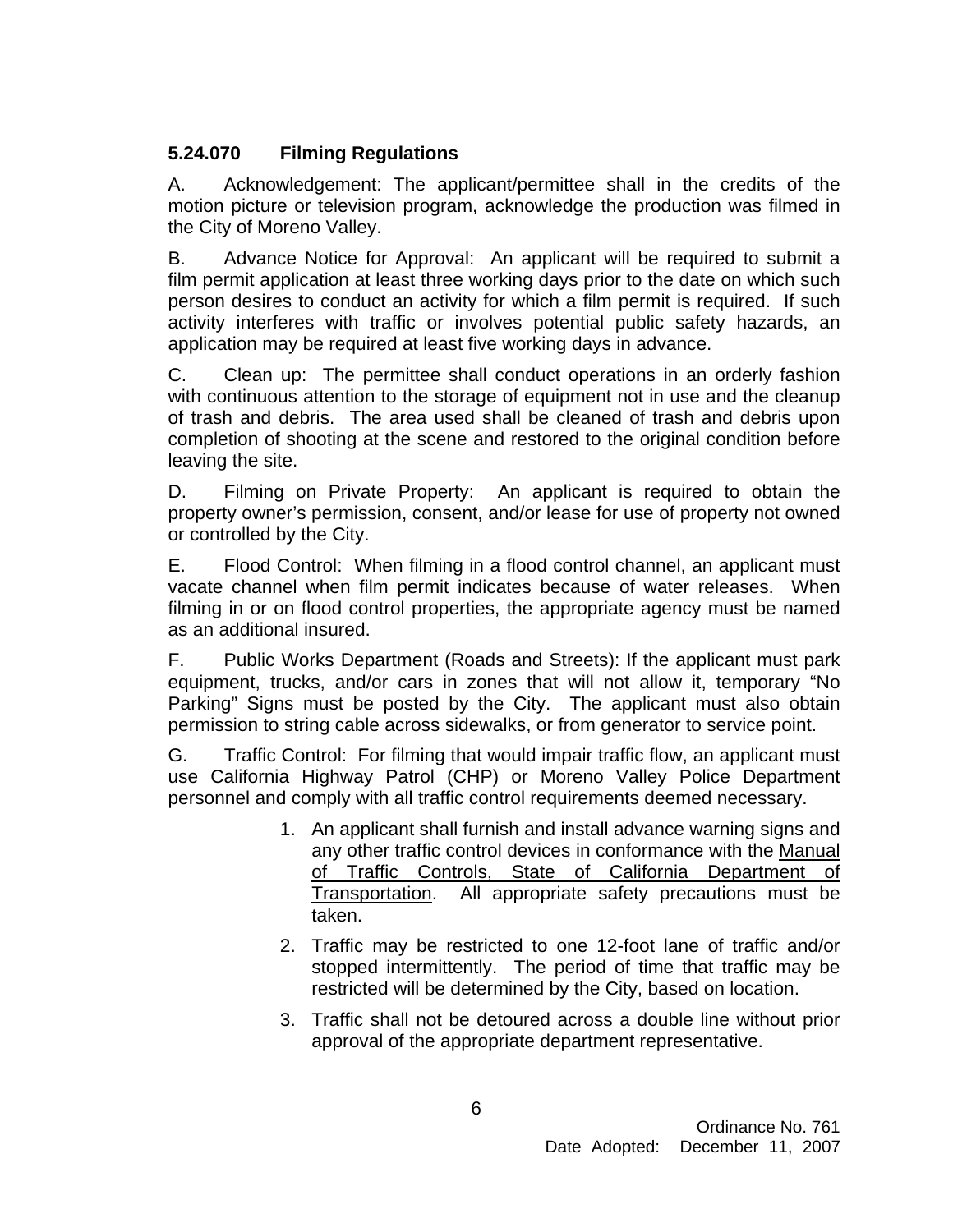- 4. Unless authorized by the City, the camera cars must be driven in the direction of traffic and must observe all traffic laws.
- 5. Any emergency roadwork or construction by City crews and/or private contractors, under permit or contract to the appropriate department, shall have priority over filming activities.

H. Campfires: When a scene requires a fire or campfire, any campfire not equipped with a fire ring shall have a Fire Safety Advisor, Officer or a similarly qualified person, such as a Licensed Pyrotechnic Operator, assigned.

I. Parking Lots: When parking in a City-owned parking lot, an applicant may be billed according to the current rate schedule established by the City. In order to assure the safety of citizens in the surrounding community, access roads which serve as emergency service roads, must never be blocked. No relocation, alteration, or moving of structures will be permitted without prior approval.

J. Notification: It shall be the responsibility of the applicant to provide notification a minimum of 48 hours prior to any filming activity on a designated City form to the following:

- 1. Owners and occupants, whether residents or businesses, of properties affected by filming activity by virtue of (a) filming on the property or in the public right-of-way adjacent to the property; (b) storage of equipment or vehicles associated with the film production either on the property or in a public right-of-way adjacent to the property; or (c) street closure, temporary restricted parking or other actions which affect the ability of persons or vehicles not associated with the filming to access the property or to park in front of the property. The determination of which properties may be affected shall be made by the permittee, subject to the approval of City film permit coordinator.
- 2. If filming exceeds two days, or if filming is in a residential zone between 7:00 p.m. and 7:00 a.m., all owners or occupants, whether businesses or residents, of all properties within 500 feet of properties affected by the filming as described in subsection (I)(1) of this section must be notified. Notification requirements pursuant to this subsection may be waived in whole or in part if it has been determined by the City film permit coordinator that the filming will not have any adverse affect upon the owners or occupants of such properties.
- 3. Responses to notification of proposed filming shall be considered in the evaluation of a film permit application and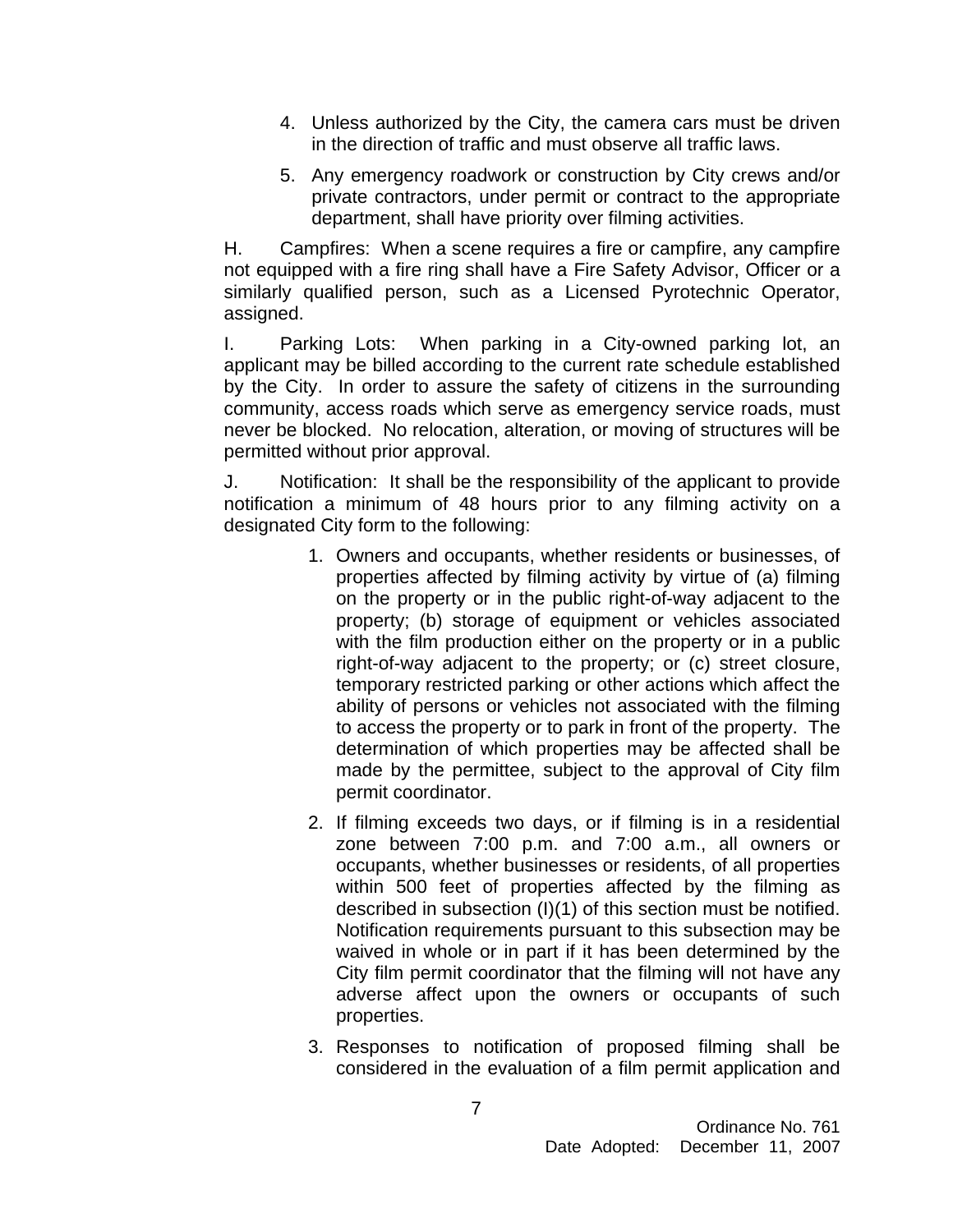may be cause for the imposition of additional restrictions or conditions on a film permit or denial of a film permit.

# **5.24.080 Permit Revocation, Suspension, Appeal**

A. Permit Revocation. The City film permit coordinator may revoke a film permit if the permittee, or any agent, employee, or contractor of the permittee fails to comply with the requirements set forth in this Chapter, or in the film permit, or if it is determined that the film permit application was false in any material detail.

- 1. Notice of the grounds for revocation of the film permit shall be provided in writing by the City film permit coordinator to the permit applicant or person in charge at the location of the filming activity.
- 2. Appeals of the film permit revocation shall be conducted in the manner specified in this Chapter.

B. Permit Suspension. The City police department and/or fire department officers assigned to supervise the filming activity site may suspend the film permit if at any time the filming activity poses an immediate hazard to persons or property and the location manager will not, or cannot, prevent the hazard after being instructed to do so by the officer. The grounds for the film permit suspension shall be provided in writing by the City film permit coordinator to the permittee within two working days of the suspension.

C. Appeals of the film permit suspension shall be conducted in the manner specified in this Chapter.

### **5.24.090 Appeals**

 The film permit applicant or permittee may appeal a denial of a film permit, or a revocation, suspension, or permit condition. Such appeal shall be filed with the City Manager or his/her designee not later than five working days after the date written notice of the decision is made. Failure to timely file an appeal shall result in a waiver to the right to appeal. The appeal shall be reviewed by the City Manager or his/her designee. The decision of the City Manager or his/her designee shall be rendered in five working days and shall be final and is subject to judicial review pursuant to Code of Civil Procedure Section 1094.5 et seq.

### **5.24.100 Violation – Penalties**

With respect to the provisions of this Chapter, a person who violates a provision of this Chapter shall be punished in accordance with the provisions of Sections 1.01.200 through 1.01.230 of the City of Moreno Valley Municipal Code.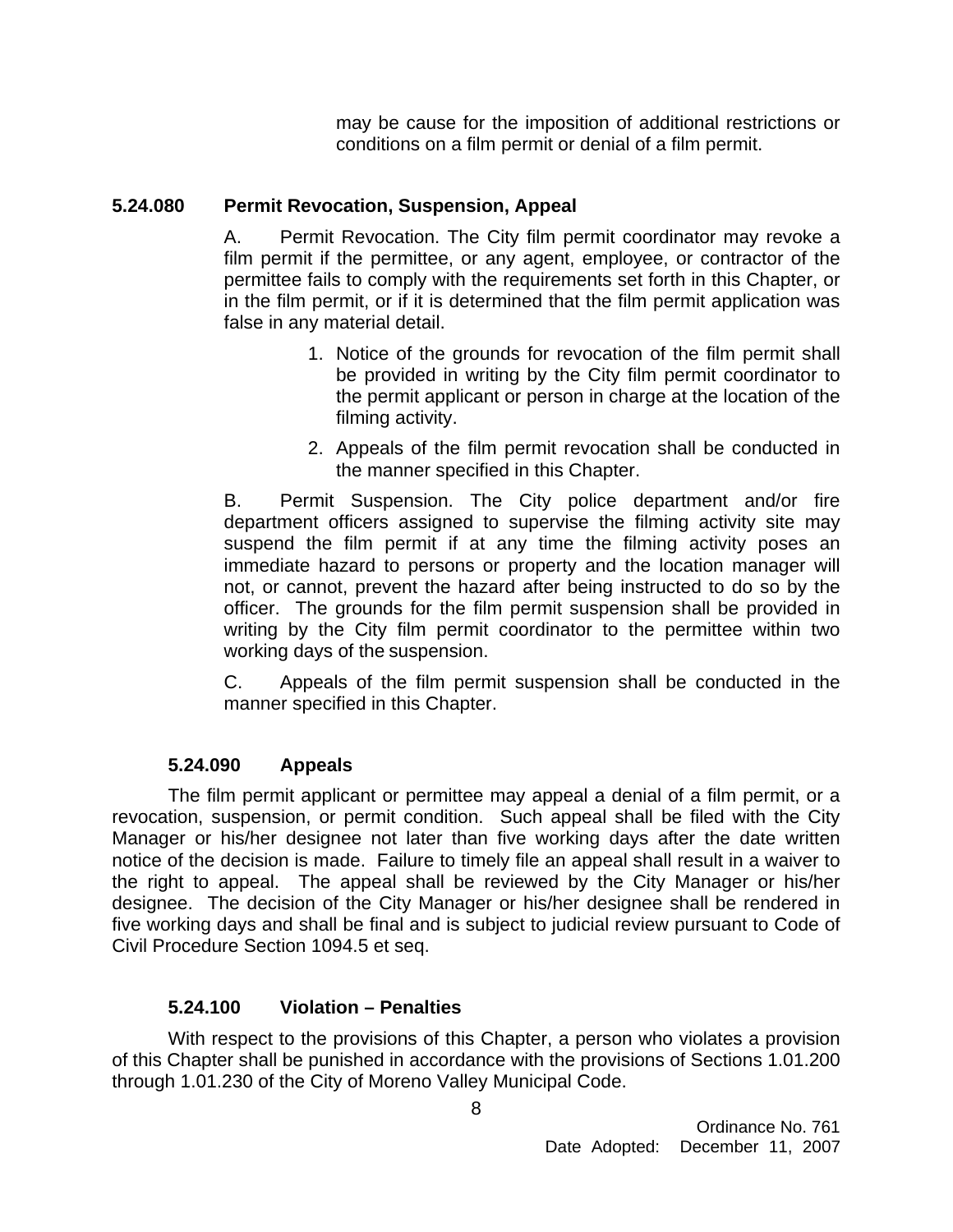### **5.24.110 Severablility**

 If any section, subsection, subdivision, paragraph, sentence, clause, or phrase in this chapter or any part thereof is for any reason held to be unconstitutional or invalid or ineffective by any court of competent jurisdiction, such decision shall not affect the validity or effectiveness of the remaining portions of this Chapter or any part thereof. The City Council hereby declares that it would have passed each section, subsection, subdivision, paragraph, sentence, clause, or phrase thereof irrespective of the fact that one or more sections, subsections, subdivisions, paragraphs, sentences, clauses, or phrases be declared unconstitutional, or invalid, or ineffective."

### SECTION 2. EFFECT OF ENACTMENT:

2.1 Except as specifically provided herein, nothing contained in this ordinance shall be deemed to modify or supersede any prior enactment of the City Council which addresses the same subject addressed herein.

### SECTION 3. NOTICE OF ADOPTION:

3.1 Within fifteen (15) days after the date of adoption hereof, the City Clerk shall certify to the adoption of this ordinance and cause it to be posted in three public places within the City.

SECTION 4. EFFECTIVE DATE:

4.1 This ordinance shall take effect thirty (30) days after the date of its adoption.

APPROVED AND ADOPTED this \_\_\_\_\_\_\_ day of  $\qquad \qquad .2007.$ 

 $\overline{\phantom{a}}$  , and the contract of the contract of the contract of the contract of the contract of the contract of the contract of the contract of the contract of the contract of the contract of the contract of the contrac

ATTEST:

Mayor

\_\_\_\_\_\_\_\_\_\_\_\_\_\_\_\_\_\_\_\_\_\_\_\_\_\_\_\_\_\_ City Clerk

APPROVED AS TO FORM: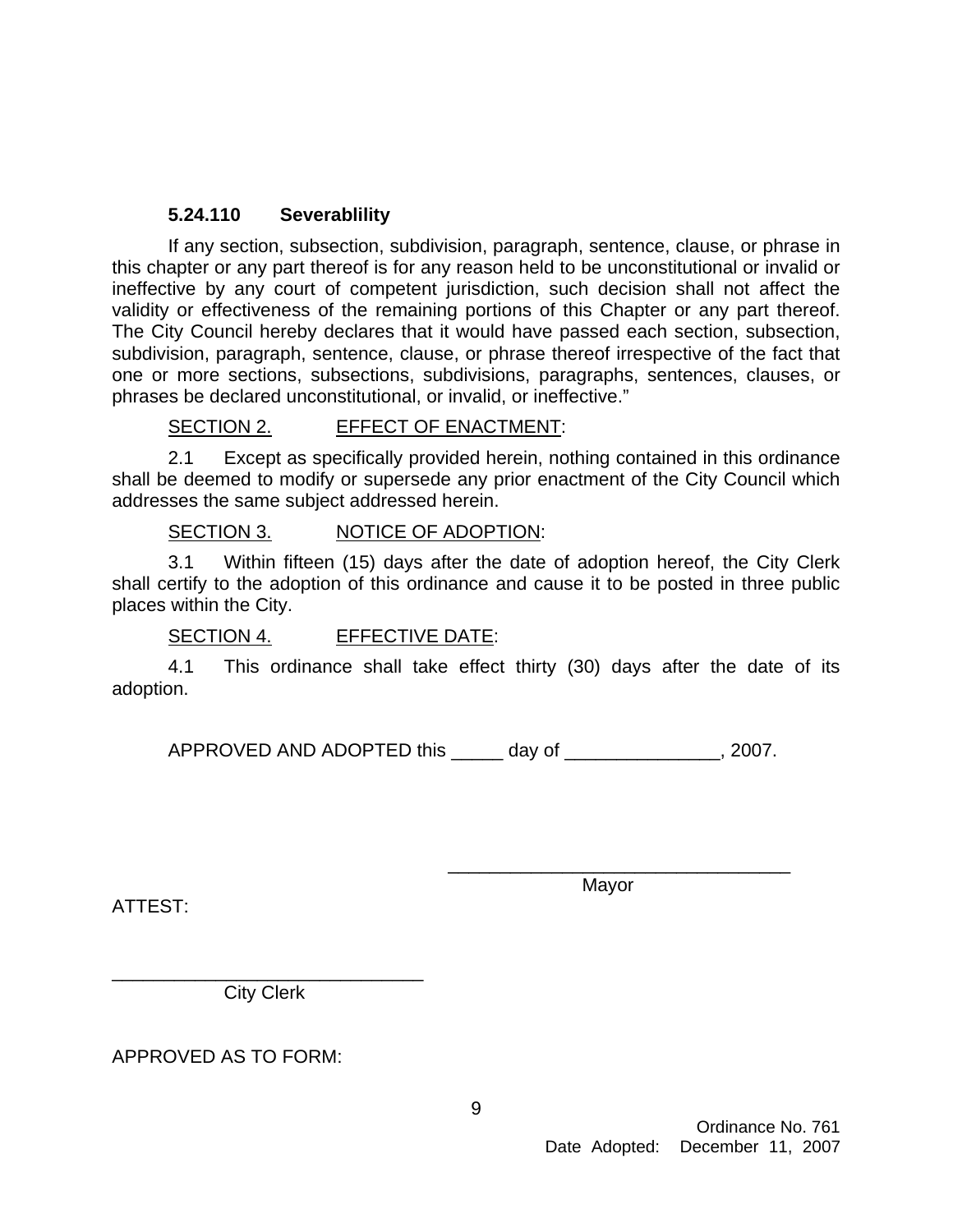\_\_\_\_\_\_\_\_\_\_\_\_\_\_\_\_\_\_\_\_\_\_\_\_\_\_\_\_\_\_ **City Attorney**